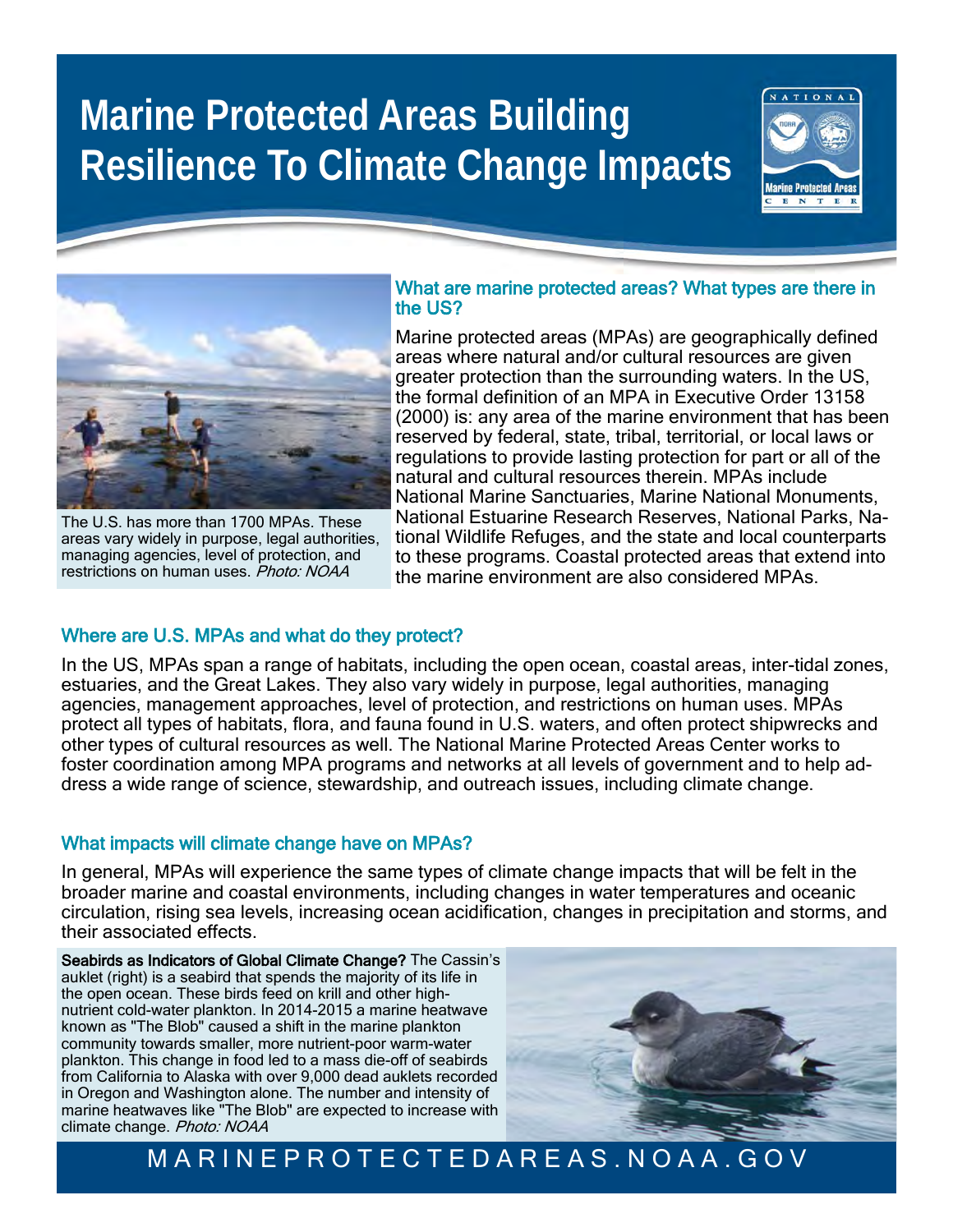#### What impacts will climate change have on MPAs?

▪ Changes in water temperature and oceanic circulation may disrupt coastal upwelling systems and associated productivity, which can in turn produce far-reaching disruptions throughout the marine food web. As oceans warm, populations or entire species may shift their ranges, distributions, and abundances (including both valuable fisheries and invasive species). Species shifts are already being observed in US waters, with high latitude and tropical areas appearing to be most vulnerable to these impacts. The disruption of endangered and threatened species may also shift within, into or out of an MPA. Populations or species that move outside of an MPA may lose the valuable protection provided by that MPA.



Increased warming of ocean temperatures may result in coral reef bleaching, as seen above. Photo credit: Wendy Cover/NOAA



Ocean acidification may reduce the capacity of crustaceans, like this amphipod, to form shells and skeletons. Photo: Brooke et al, NOAA-OE.

**Example 3 Changing coastal and marine habitats will likely be seen** as well. Coral reefs often bleach and die during prolonged episodes of ocean warming. Rising sea levels will inundate existing shorelines. Coral reefs, sea grass beds, mangroves, marshes, barrier islands, and other habitats that only exist within a certain temperature or activity zone will shift where they are able. Where shorelines have been hardened (e.g., with seawalls or riprap) or developed, these habitats may not be able to shift and may be lost. Sea level rise may lead to saltwater intrusion affecting estuarine and freshwater habitats, adversely affecting species and habitats that are sensitive to salinity shifts. Sandy beaches, which are critical habitats for some species such as shorebirds and nesting sea turtles, will also erode and be lost in some areas.

▪ Ocean acidification, caused by increased levels of carbon dioxide (CO2) in the oceans, may reduce the capacity of corals, crustaceans, shellfish, and plankton to form shells and skeletons, impeding their survival. Over the past century, ocean pH has increased by 30%, with higher increases in some coastal areas following upwelling events. Declines in plankton would create consequences for species throughout higher levels of the food chain. As the degree of ocean acidification intensifies, it could lead to the decline of economically important crustacean and shellfish fisheries and have impacts on all living marine resources.

#### How will climate change affect other problems facing marine protected areas and the marine environment?

The impacts from sea level rise, ocean warming, changes in oceanic circulation, ecosystem/biome shifts, and ocean acidification will compound problems that already degrade ocean and coastal ecosystems. Although the degree to which they are affected varies depending on their location, most MPAs are contending with stressors such as water pollution, habitat degradation and loss, and the impacts of current or past overfishing. Climate change requires a more concerted effort to restore, preserve, and protect the ecological integrity and resilience of ocean and coastal



Sea level rise and other climate change affects can compound problems that already degrade coastal ecosystems, like habitat loss. Photo: NOAA

## M A R I N E P R O T E C T E D A R E A S . N O A A . G O V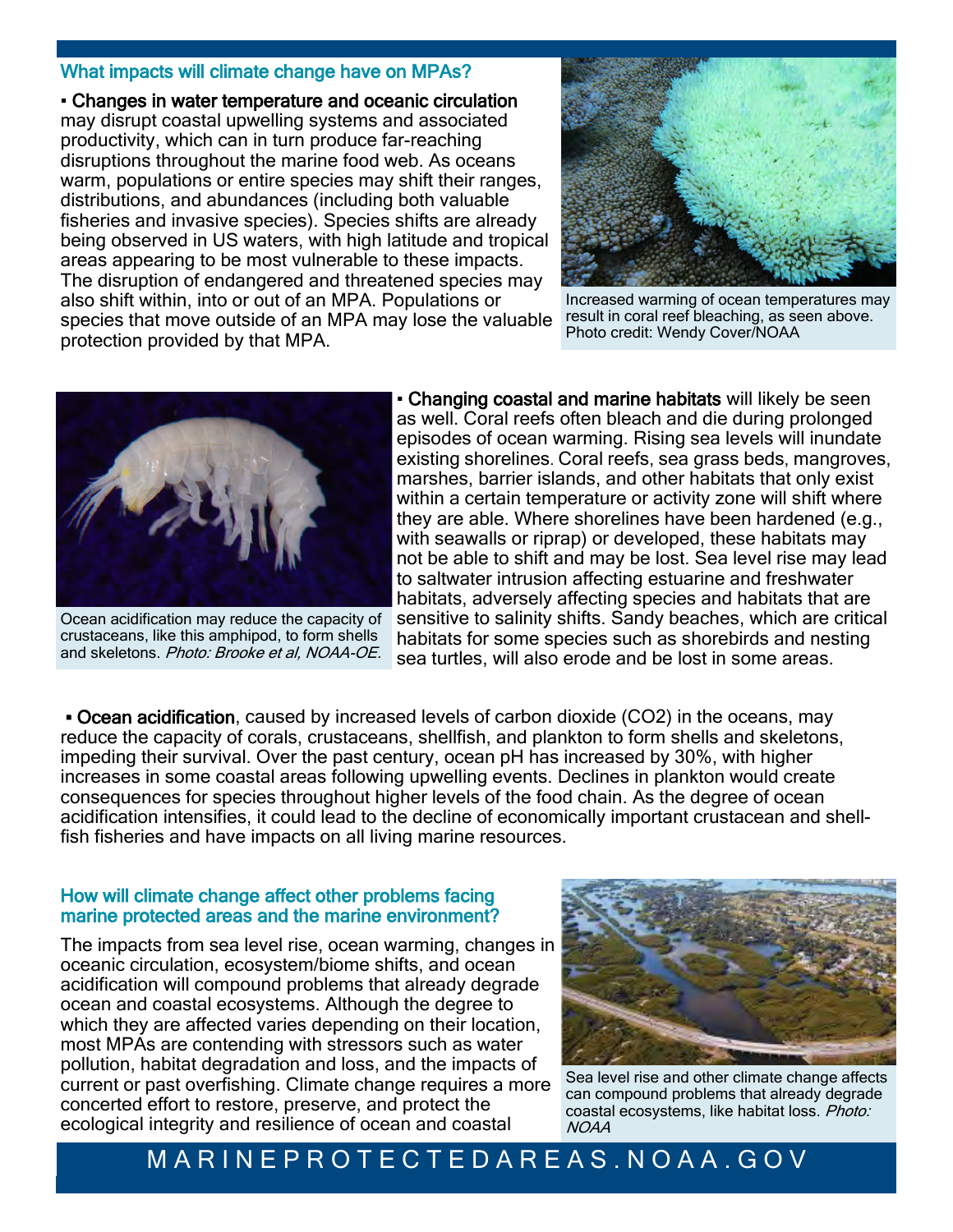

Barrier Islands, like this one in Barataria Bay, Louisiana, protect the coast from storm surge. Photo: NOAA

ecosystems so they can withstand the additional stress of climate change. Healthy ecosystems will likely be more resilient to ocean warming, sea level rise and other climate change impacts. To help maintain the health of the marine environment, the US Global Change Research Program recommends increasing the resilience of MPAs by managing other anthropogenic stressors that degrade ecosystems, and by protecting key functional groups of marine species.

#### How can MPAs and MPA networks help address climate change?

The long-term, place-based nature of MPAs provides an advantage in addressing the impacts of climate change by providing a focal area for management and science to reduce stressors, monitor conditions and trends, and engage the public. MPA networks are collections of MPAs that work together to meet objectives beyond those of a single area. Ideally, networks are designed to maximize ecological connectivity between marine protected areas, increasing protection for marine resources.

▪Protected areas reduce other ocean stressors. Generally, MPAs have a stable, permanent legal and management infrastructure to protect their resources. These provide opportunities for the implementation of management measures to mitigate climate change impacts, or at a minimum, reduce other stressors. Protective actions within MPAs also have beneficial effects outside the MPA, such as the protection of bordering or buffering habitats and the production of larval, juvenile, and adult marine species that "spillover" into outside areas. MPAs can also serve as an important carbon sink. Over half (55%) of the biological carbon stored globally is stored by living marine organisms. MPAs that protect habitats such as salt marshes, mangroves, and algal and seagrass beds, all of which store carbon, help mitigate climate change impacts.



Networks of MPAs can provide continued protection for mobile species if their distribution and ranges shift due to climate change. Photo: NOAA

▪ Networks provide corridors for shifting species and habitats. Well-developed, functionally connected MPA networks provide added protection by having multiple examples of a range of protected habitats as an "insurance policy" against climate change and other impacts (replication). Networks of MPAs can create ecologically connected corridors that facilitate the range shifts of populations and ecosystem types, as well as the movement of individuals in response to adverse impacts in one MPA. MPAs and MPA networks need to be adaptively designed and managed to address altered coastal and ocean conditions and habitat shifts due to climate change, which may affect future boundaries, locations, and sizes.

• Networks help reduce risk and promote resiliency. Faced with significant uncertainty about where, when and which species, habitats, and ecosystems are most vulnerable and likely to change, MPAs and MPA networks can be designed to reduce the risk of catastrophic loss due to the more extreme impacts of climate change by providing protection for as much diversity as possible (representation), and for replication of specific species, habitats, or ecosystems. MPAs can be designed and managed to help reduce the risk of losing key species and habitats.

# M A R I N E P R O T E C T E D A R E A S . N O A A . G O V